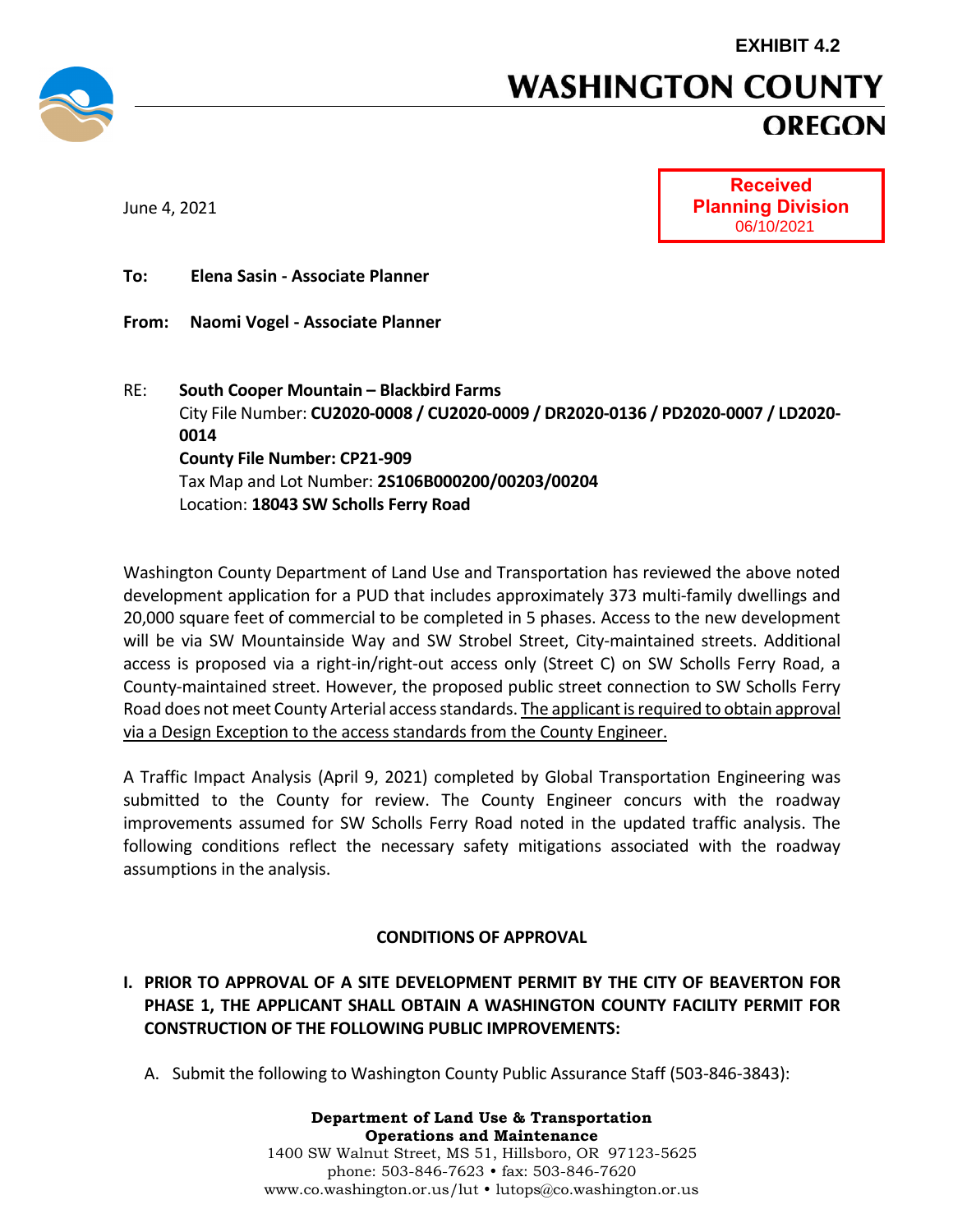- 1. A signed "Design Option" form (original copy), City's Notice of Decision (NOD) and County's Letter dated June 4, 2021.
- 2. **\$35,000.00** Administration Deposit.
	- *NOTE: The Administration Deposit is a cost-recovery account used to pay for County services provided to the developer, including plan review and approval, field inspections, as-built approval, and permit processing. The Administration Deposit amount noted above is an estimate of what it will cost to provide these services. If, during the project, the Administration Deposit account is running low, additional funds will be requested to cover the estimated time left on the project (at then-current rates per the adopted Washington County Fee Schedule). If there are any unspent funds at project close out, they will be refunded to the applicant. Any point of contact with County staff can be a chargeable cost. If project plans are not complete or do not comply with County standards and codes, costs will be higher. There is a charge to cover the cost of every field inspection. Costs for enforcement actions will also be charged to the applicant.*
- 3. Electronic submittal of engineering plans, geotech/pavement report, engineer's estimate and the "Engineer's Checklist" (Appendix 'E' of County Road Standards) for construction of the following public improvements, including construction access and construction traffic circulation plan (if proposed on a County-maintained street):

*Note: Improvements within the ROW may be required to be relocated or modified to permit the construction of public improvements. All public improvements and modifications shall meet current County and ADA standards. Public improvements that do not meet County standards shall submit a design exception to the County Engineer for approval.*

- a. Construction of a half-street 5 lane Arterial road improvement along the site's frontage of SW Scholls Ferry Road to County standards. The frontage improvements shall include buffered bike lane, curb/gutter, 14-foot sidewalk with a 7-foot planter strip (LIDA facility) and continuous street lighting. The frontage improvement shall include signal and interconnect conduit(s). NOTE: The frontage improvements shall tie into adjacent half-street improvements (Main Street Commercial and the Ridge).
- b. Completion of Mountainside Way intersection improvements to accommodate the revised lane configuration, including signal, striping and signage modifications per the County Engineer.
	- Mountainside Way shall include a northbound lane and two (2) southbound lanes - a left-turn lane and convert outside turn lane to a shared right-turn/through/left-turn lane.
- c. Completion of Scholls Ferry Road/Mountainside Way intersection improvements to accommodate revised lane configurations, including signal, striping and signage modifications per the County Engineer.
	- Two westbound through lanes one (1) through lane and convert the existing right-turn lane to a shared right-turn/through lane.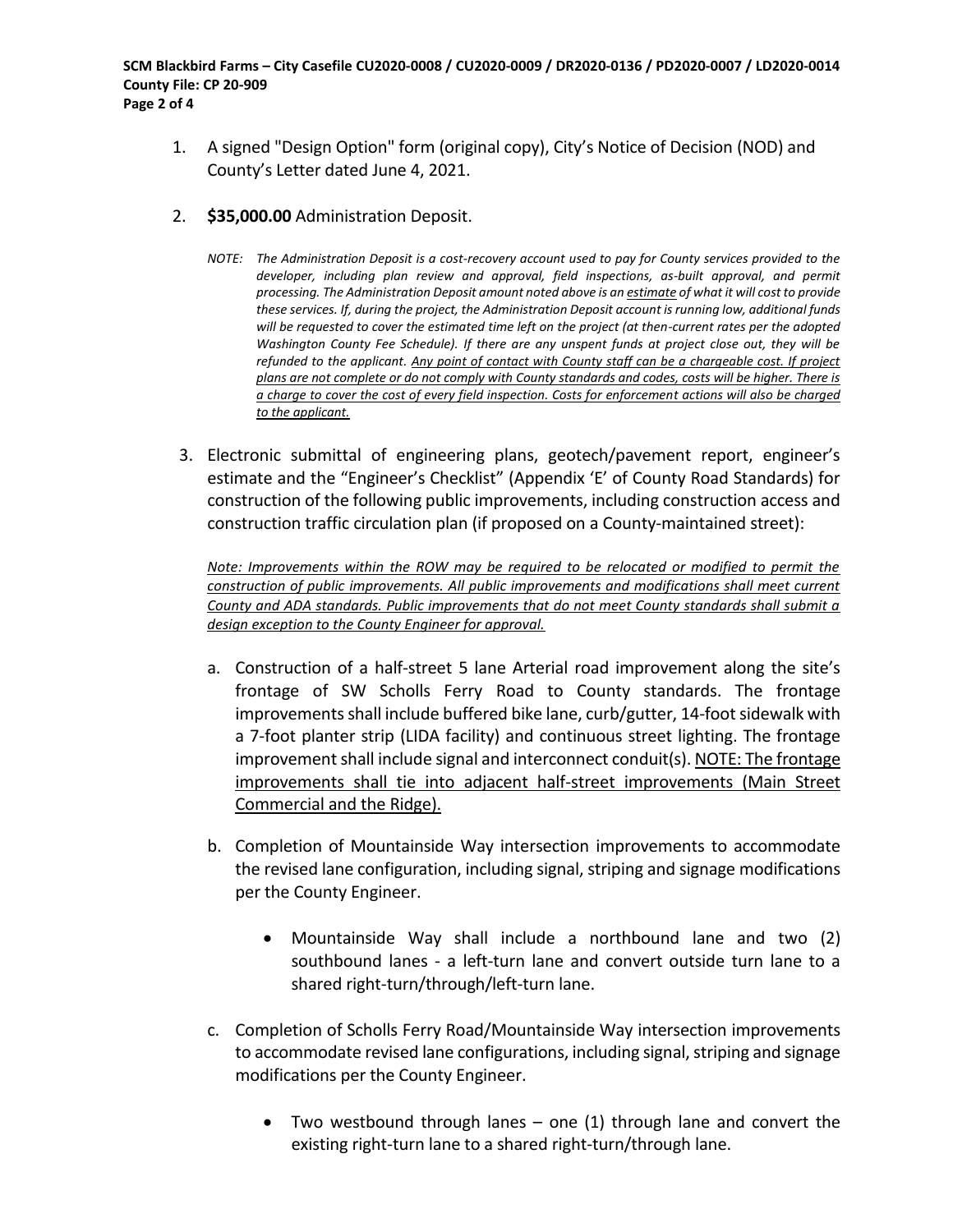- Two westbound receiving lanes, outside lane shall have a minimum lane length of 500 feet plus taper.
- One (1) eastbound through lane and two (2) eastbound receiving through lanes.
- Removal of the eastbound left-turn lane (conditioned under Main Street Commercial).
- d. Closure of all existing access on SW Scholls Ferry Road to County standards.

#### **II. PRIOR TO APPROVAL OF THE PLAT BY WASHINGTON COUNTY AND THE CITY OF BEAVERTON:**

- A. The following shall be recorded with Washington County Survey Division (503.846.8732):
	- 1. The applicant shall dedicate additional right-of-way to meet 78 feet from the centerline of SW Scholls Ferry Road.
	- 2. The applicant shall dedicate an 8-foot PUE along the site's frontage of SW Scholls Ferry Road.
	- 3. The applicant shall include a plat note that restricts access to SW Scholls Ferry Road from the site.

### **III. APPLICANT SHALL OBTAIN APPROVAL FROM WASHINGTON COUNTY FOR STREET 'C' CONNECTION TO SW SCHOLLS FERRY ROAD.**

- A. The following shall be recorded with Washington County Survey Division (John Kidd 503.846.7932):
	- 1. Dedication of additional right of way required for proposed Street C connection to SW Scholls Ferry Road, including adequate corner radius (subject to submittal and approval of a Design Exception by the County Engineer).

#### **IV. PRIOR TO OCCUPANCY OF THE FIRST BUILDING/DWELLING (PHASE 1):**

- A. The road improvements required in condition **I.A.3.** above shall be completed and accepted by Washington County, including Final Sight Distance Certification for the intersection of SW Scholls Ferry Road/SW Mountainside Way.
- B. Pay a proportional share of the cost to improve the intersection of SW 175<sup>th</sup> Avenue and SW Kemmer Road. The total amount to be paid to Washington County is \$70,420.00 (City will review for paid status).
- C. The intersection of Strobel Road/Scholls Ferry Road shall be completed to a 5-lane configuration (eastbound/westbound) and accepted by the County (completion by others).